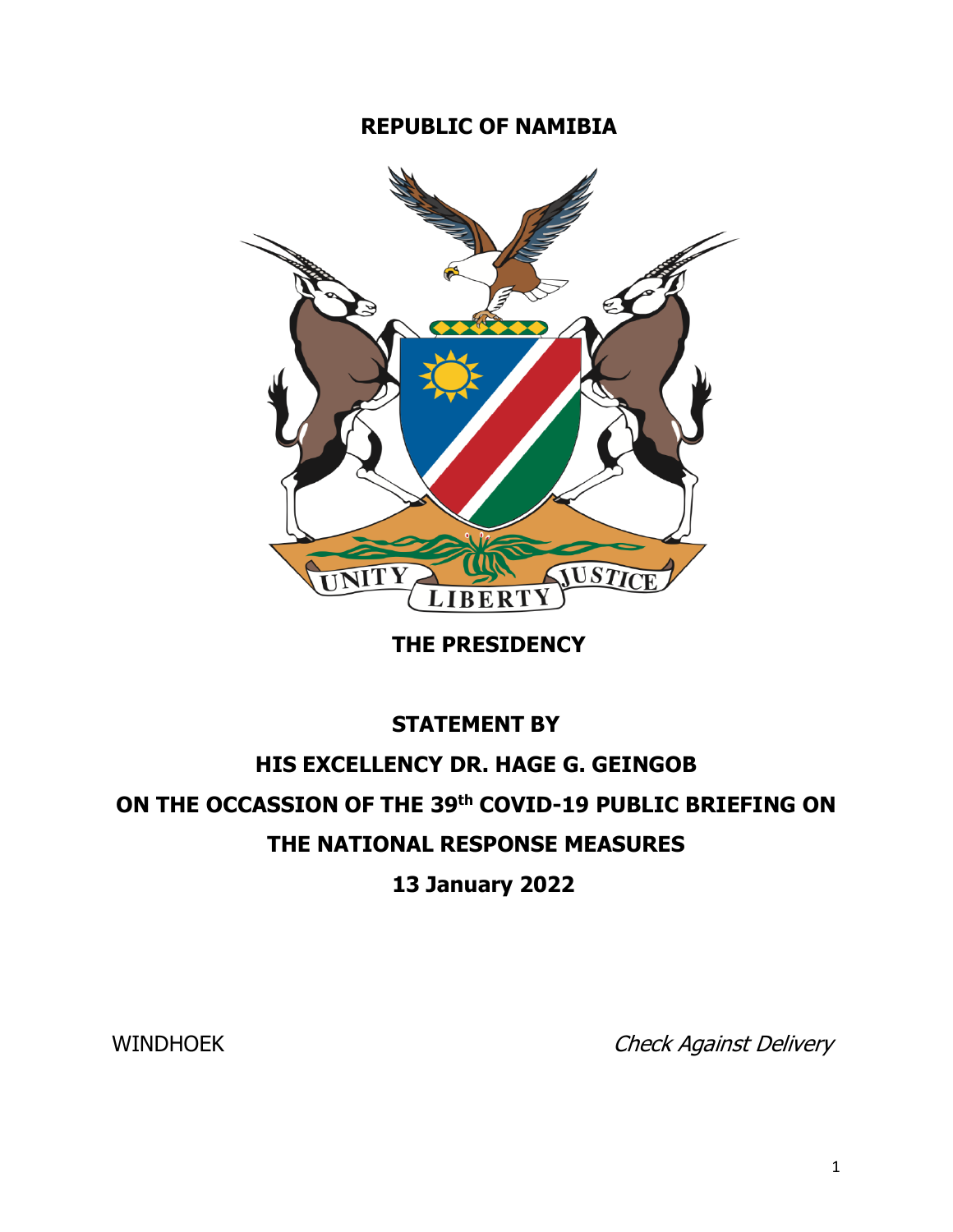Good Morning,

Allow me to begin by wishing you once again, fellow Namibians in all the 14 regions, a healthy, productive and prosperous New Year 2022 - The Year of Reimaging. Every new year presents a fresh start, a new beginning, to work, not only harder but smarter, guided by lessons from the previous year. To refocus our vision in order to achieve the goals we have set ourselves for as a nation.

In light of what we have been through over the past two years, this is our opportunity to form a new and optimistic mental picture for the future we hope to embrace. This moment presents yet another chance to pursue our dreams with renewed vigour and focus, to achieve success against all odds. I am confident that in this year of reimaging, we can become a better version of ourselves and our country.

Following a very deadly Third Wave of COVID-19 mid-last year, we are all evermore grateful for good health and the invaluable gift of life. Many of our compatriots did not make it to this day, and we will continue to cherish them in our memories. But we must forge ahead relentlessly into 2022 to make the Namibian House a truly inclusive and prosperous home for all her citizens.

The Fourth Wave, which was spurred by the outbreak of the OMICRON variant of COVID-19 in Namibia, in November 2021, was characterized by a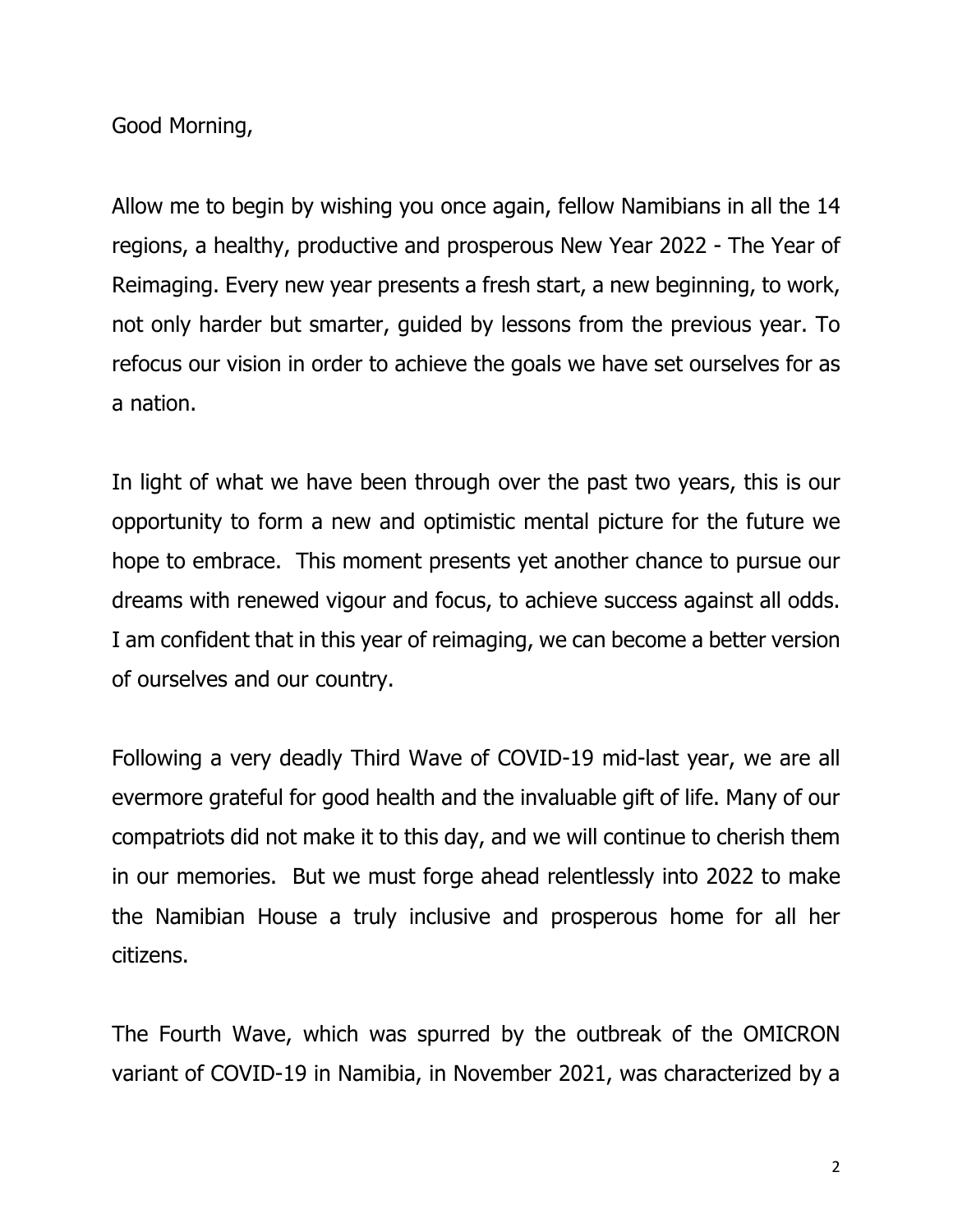very high transmission rate with moderate hospitalisations. We must therefore proceed with caution, because the invisible enemy remains in our midst. We will not be safe, as a nation and as the global community, until all citizens are safe. Combatting this virus is a huge undertaking that will require every human effort, diligence and compliance, to overcome it.

Fellow Namibians,

As we embark upon a new year, we also need a critical re-evaluation of our hearts, minds and actions, to rid ourselves of behaviour that may be undermining our efforts of defeating COVID-19. Let us continue to maintain a regimented personal discipline of social and physical distancing, hand hygiene and wearing of face masks in public areas, in line with the health protocols. Let us also desist from spreading harmful and unscientific disinformation, which undermines the Government's efforts to protect lives and livelihoods.

Notably, vaccine hesitancy persists and as of 11 January 2022, the coverage of fully vaccinated populations remains low in primarily the following five (5) regions - Zambezi at 6 percent, Ohangwena, Omusati and Oshikoto at 9 percent and Oshana at 10 percent. The regions with the highest fully vaccinated population coverage are Hardap at 23 percent, Kavango West and Omaheke at 19 percent, and Kunene and //Kharas regions at 18 percent each. The capital Khomas region records a fully vaccinated population coverage of only 17 percent.